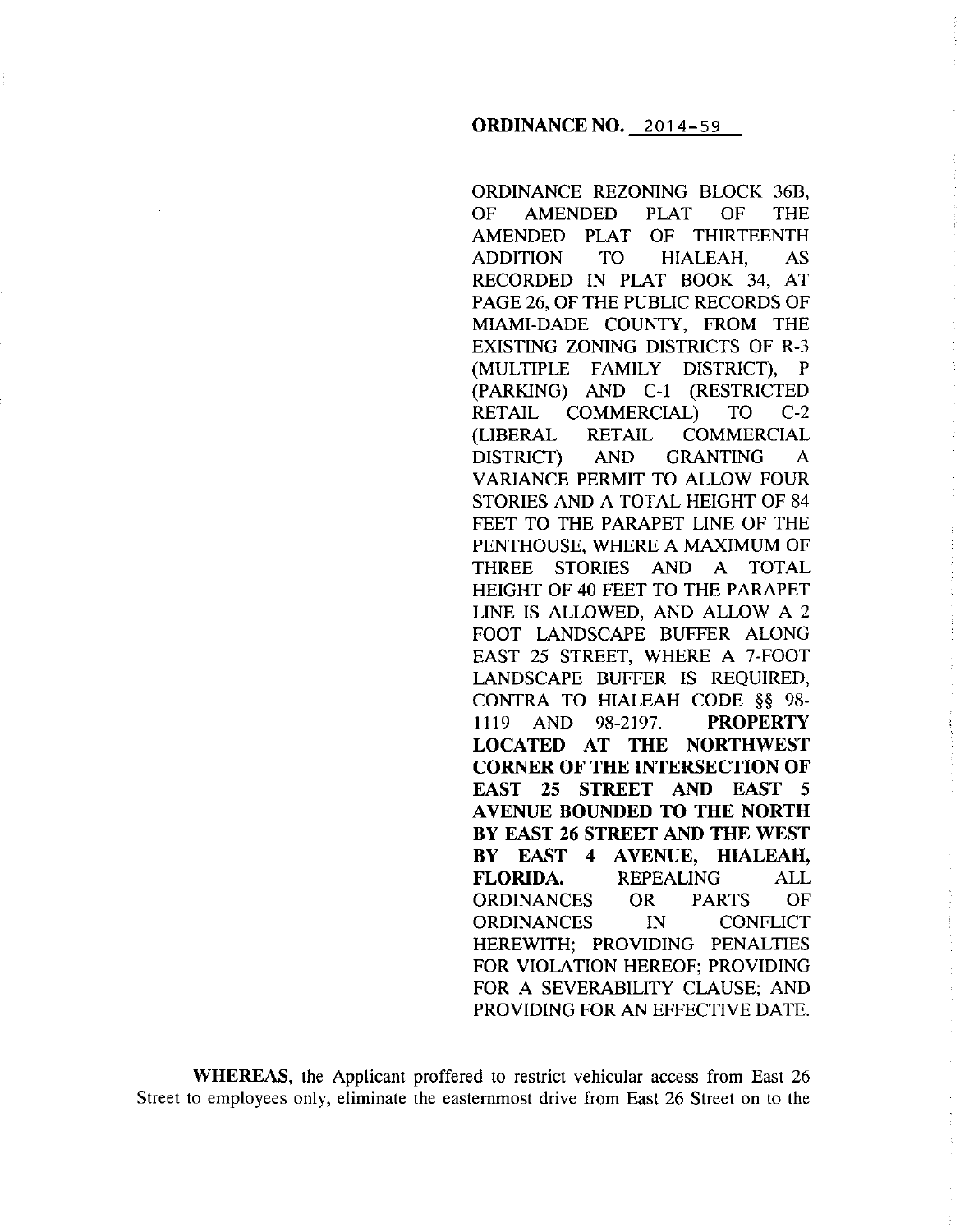site, and redesign the site plan to provide for all other drives on East 5 Avenue such that all other vehicular traffic has access to the site from East 5 Avenue or East 25 Street only, to which the City accepts; and

**WHEREAS,** the Planning and Zoning Board at its meeting of October 8, 2014 recommended approval of this ordinance;

# NOW, THEREFORE, BE IT ORDAINED BY THE MAYOR AND THE CITY COUNCIL OF THE CITY OF HIALEAH, FLORIDA, THAT:

**Section 1:** The below-described property is hereby rezoned from R-3 (Multiple Family District), P (Parking) and C-1 (Restricted Retail Commercial) to C-2 (Liberal Retail Commercial) and is hereby granted a variance permit to allow four stories and a total building height of 69 feet and 84 feet for the accent towers, where a maximum three stories and a total height of 40 feet to the parapet line are allowed, and to allow a 2 foot landscape buffer along East 25 Street, where a 7-foot landscape buffer is required, contra to Hialeah Code§§ 98-1119 and 98-2197, which provide in pertinent part: "In the C-2 liberal retail commercial district, the maximum height shall be the same as in the C-1 district." (providing that the maximum height shall be three stories or 40 feet to the cornice line or top of parapet at Hialeah Code §98-1074(a)) and "Off-street parking areas shall be landscaped according to the latest edition of the Miami-Dade County Landscape Manual for off-street parking and other vehicular use areas, as modified and supplemented by the city landscape manual...". Property located at the Northwest corner of the intersection of East 25 Street and East 5 Avenue bounded to the north by East 26 Street and to the west by East 4 Avenue, Hialeah, Miami-Dade County, Florida and legally described as follows and in the attached "Exhibit A":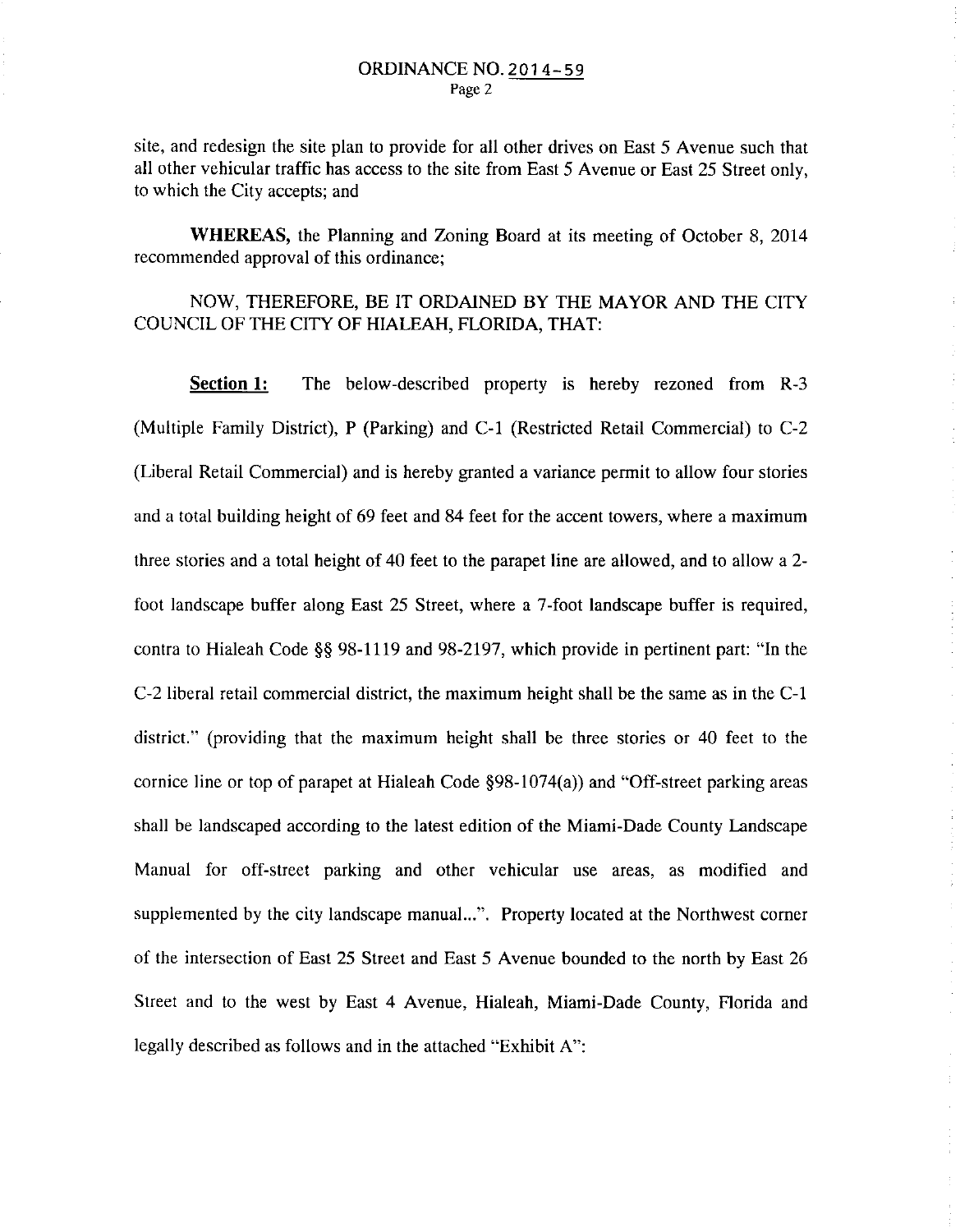ALL OF BLOCK 36-B, OF THE AMENDED PLAT OF THE AMENDED PLAT OF THIRTEENTH ADDITION TO HIALEAH, AS RECORDED IN PLAT BOOK 34, AT PAGE 26, OF THE PUBLIC RECORDS OF MIAMI-DADE COUNTY, FLORIDA.

### **Section 2: Repeal of Ordinances in Conflict.**

All ordinances or parts of ordinances in conflict herewith are hereby repealed to the extent of such conflict.

**Section 3: Penalties.** Every person violating any provision of the Code or any ordinance, rule or regulation adopted or issued in pursuance thereof shall be assessed a civil penalty not to exceed \$500.00 within the discretion of the court or administrative tribunal having jurisdiction. Each act of violation and each day upon which any such violation shall occur shall constitute a separate offense. In addition to the penalty prescribed above, the city may pursue other remedies such as abatement of nuisance, injunctive relief, administrative adjudication and revocation of licenses or permits.

÷.

 $\bar{\zeta}$ 

#### **Section 4: Severability Clause.**

If any phrase, clause, sentence, paragraph or section of this ordinance shall be declared invalid or unconstitutional by the judgment or decree of a court of competent jurisdiction, such invalidity or unconstitutionality shall not affect any of the remaining phrases, clauses, sentences, paragraphs or sections of this ordinance.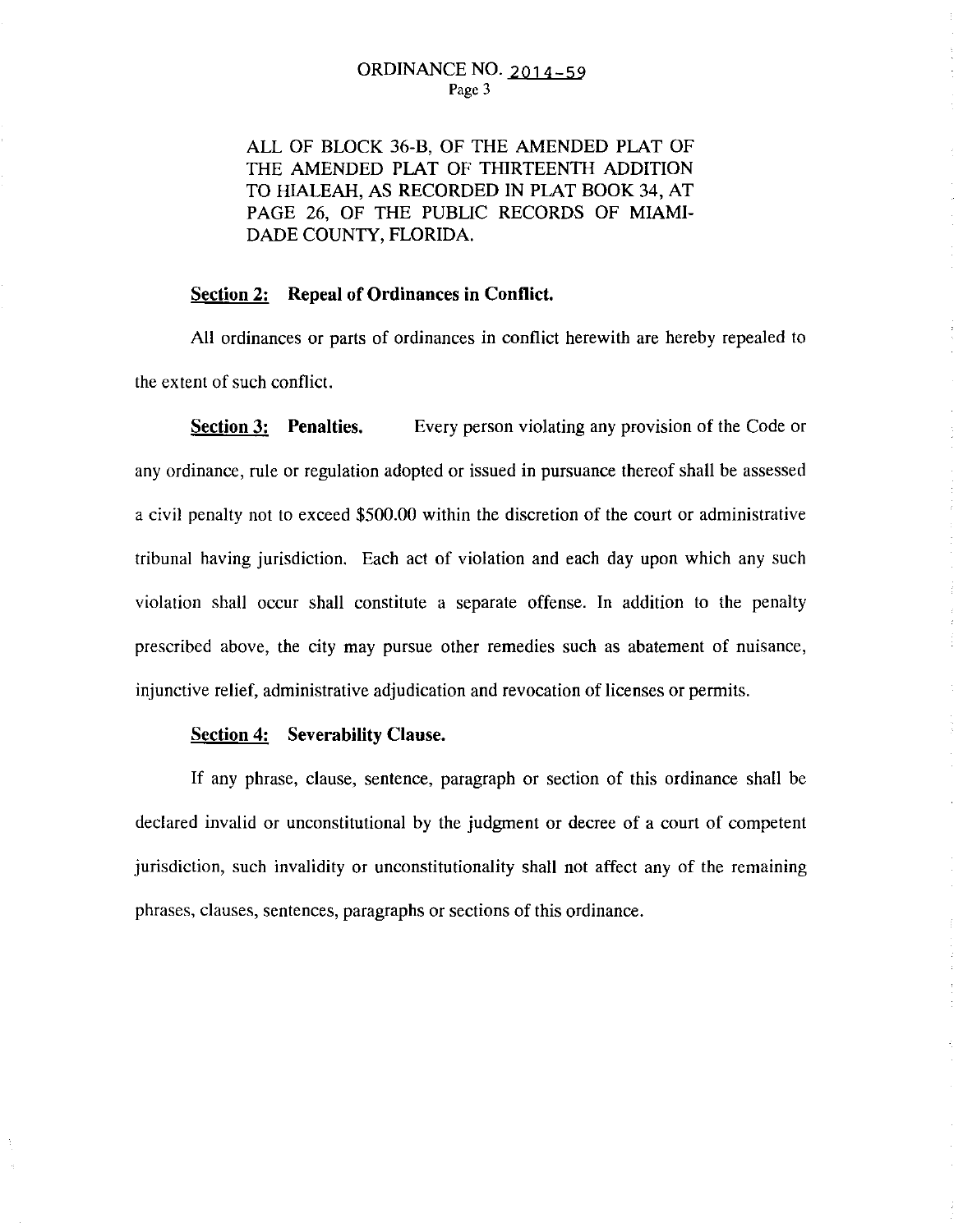## **Section 5: Effective Date.**

This ordinance shall become effective when passed by the City Council and signed by the Mayor or at the next regularly scheduled City Council meeting, if the Mayor's signature is withheld or if the City Council overrides the Mayor's veto.

PASSED and ADOPTED this 28 day of October , 2014.

Isis Gargía-Mar Council President

Luis Gonzalez-Council Vice President For Isis Garcia-Martinez-Council President

Attest: Approved on this  $\Box$  day of  $\Box$ /*Overnber* , 2014.

Marbelys

Mayor Carlos Hernandez

| Approved as to form and legal sufficiency: |
|--------------------------------------------|
|                                            |
|                                            |
|                                            |
| Lorena E. Bravo, Acting City Attorney      |
|                                            |

Ordinance was adopted by a 5-0-2 vote with Council Members Caragol, Casáls-Muñoz, Gonzalez, Hernandez, & Lozano voting *Wes", & Councilmember Garcia-Martinez & Councilwoman Cue*<br>Fuente absent.